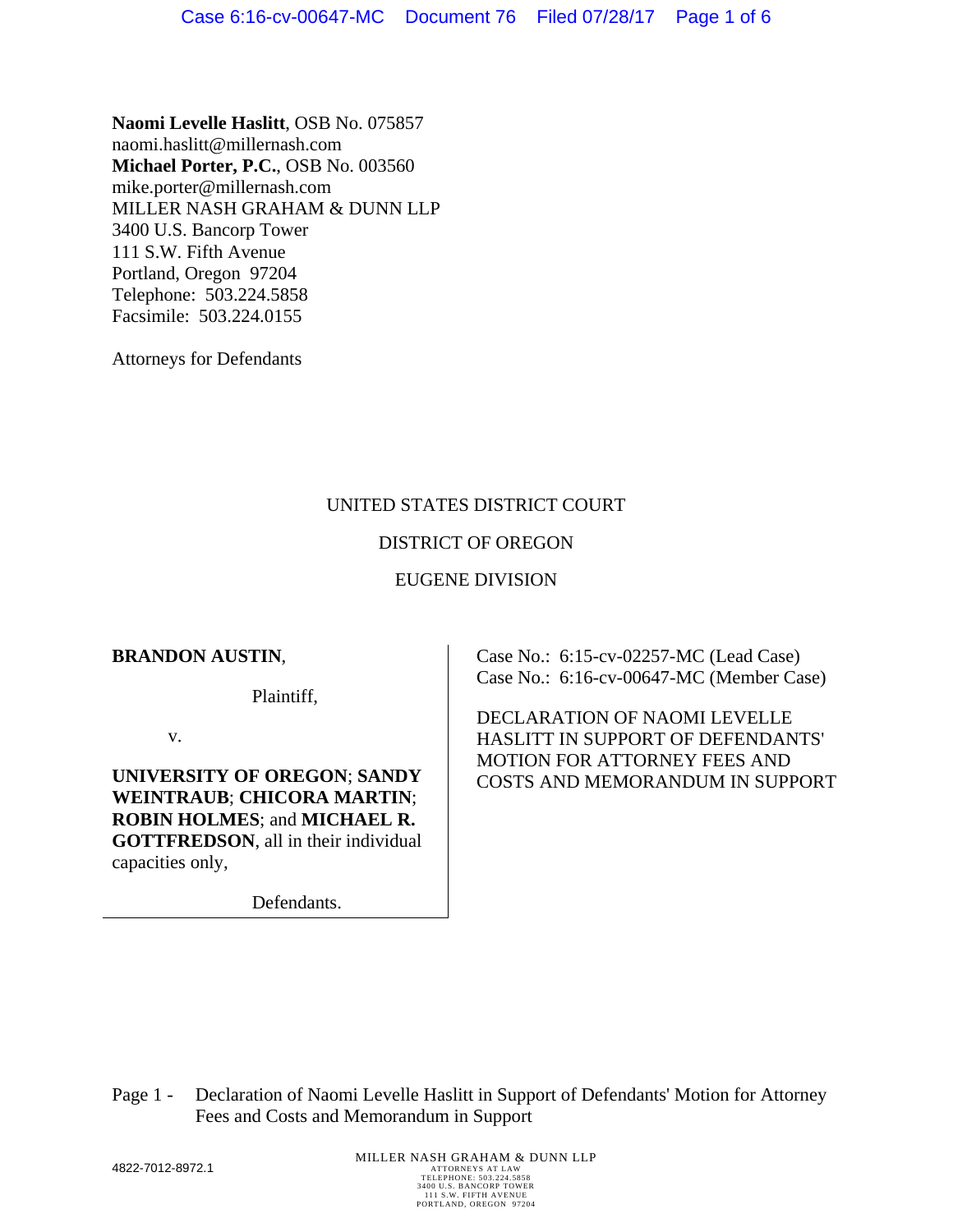**DOMINIC ARTIS** and **DAMYEAN DOTSON**,

Plaintiff,

v.

**UNIVERSITY OF OREGON**; **SANDY WEINTRAUB**; **CHICORA MARTIN**; **ROBIN HOLMES**; and **MICHAEL R. GOTTFREDSON**,

Defendants.

I, Naomi Levelle Haslitt, declare and state as follows:

1. I am counsel for Defendants in this matter and make this declaration in support of Defendants' Motion for Attorney Fees and Costs. I make this declaration on personal knowledge of the matters contained in this declaration or from sources deemed reliable.

2. Attached as Exhibit 1 to this declaration is a detailed summary of costs incurred by defendant University of Oregon (the "University") in defending this case.

3. Attached as Exhibit 2 to this declaration is a detailed summary of the hourly attorney fees incurred by the University in defending this case from October 2014 through June 2017, including separate spreadsheets showing:

a. Total Fees: The total cost of fees incurred by the University, including fees attributable to defending against all of plaintiffs' claims and actions, including those for which the University is not seeking recovery, and

b. Due Process Fees: Charges attributable to defending against plaintiffs' due process claim and motion for reconsideration. This summary provides the following information:

# Page 2 - Declaration of Naomi Levelle Haslitt in Support of Defendants' Motion for Attorney Fees and Costs and Memorandum in Support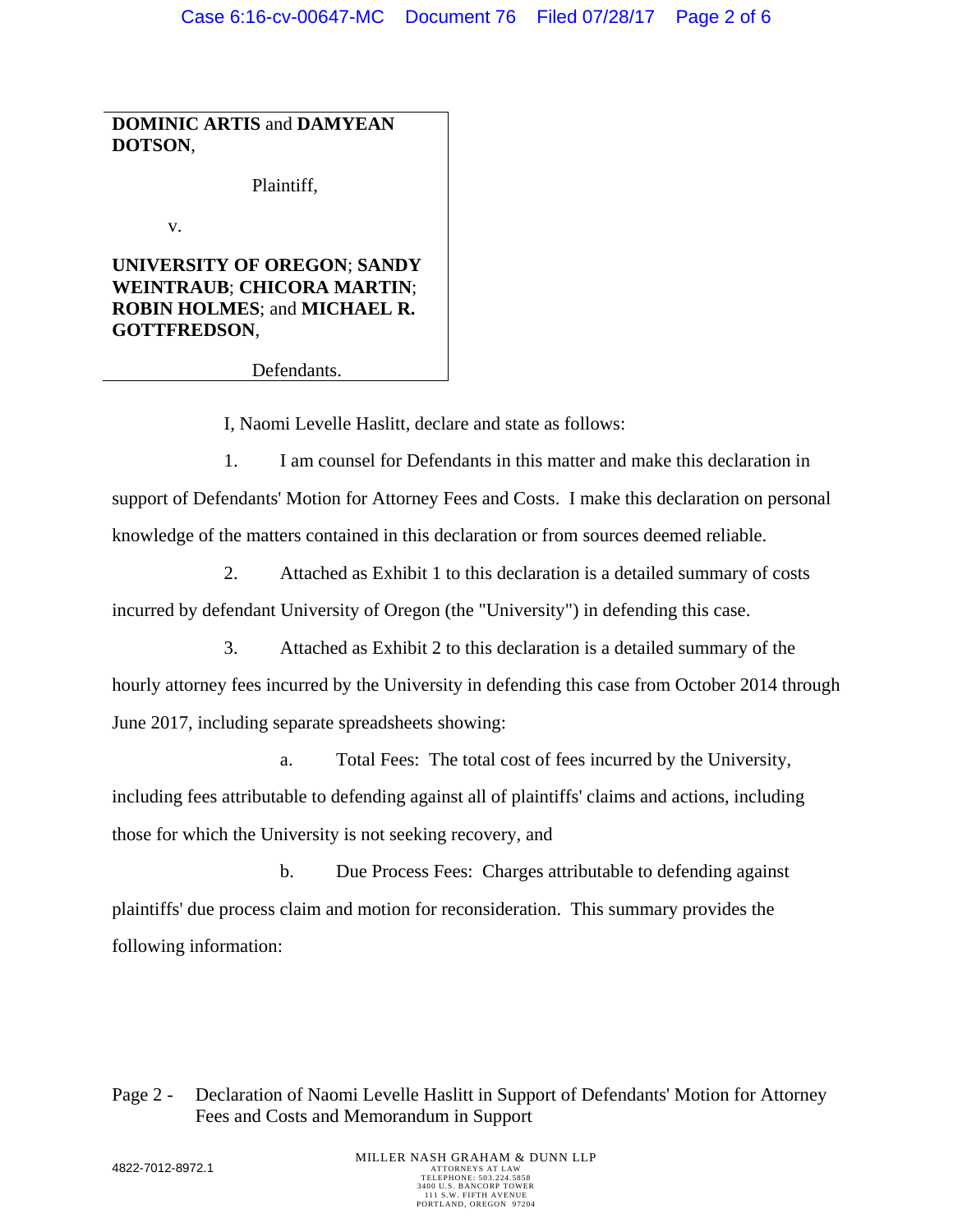- i. Date of charge,
- ii. Timekeeper,
- iii. Narrative description of task,
- iv. Total hours spent working on task,
- v. Hourly billing rate of timekeeper,
- vi. Total charges incurred from task,

vii. Percentage of task time reasonably allocated to defending against plaintiffs' due process claim (applicable only when the narrative description does not specifically identify to which claim the charge is attributable),

viii. Fees allocated to defending against plaintiffs' due process claim, after reasonable allocation of task time.

4. The total fees allocated to the University's defense of plaintiffs' due

process claim, as provided in the Due Process Fees summary, does not reflect charges for any of the following activities, for which the University is not seeking recovery:

a. Charges attributable to defending against plaintiffs' Title IX, equal protection, and state law claims and actions,

b. Charges by staff and administrators that would typically be

charged to clients, e.g., litigation support;

c. Charges for administrative tasks;

d. Charges for multiple attorneys at various meetings with

consultants, witness interviews, and hearings.

5. These fees are correct and have been necessarily incurred in the case and

the services for which fees have been charged were actually and necessarily performed.

6. As reflected in the time entries provided in Exhibit 2, the University incurred fees in defending against Mr. Austin's due process claim that were separate from the fees incurred in defending against Mr. Artis and Mr. Dotson's due process claim.

### Page 3 - Declaration of Naomi Levelle Haslitt in Support of Defendants' Motion for Attorney Fees and Costs and Memorandum in Support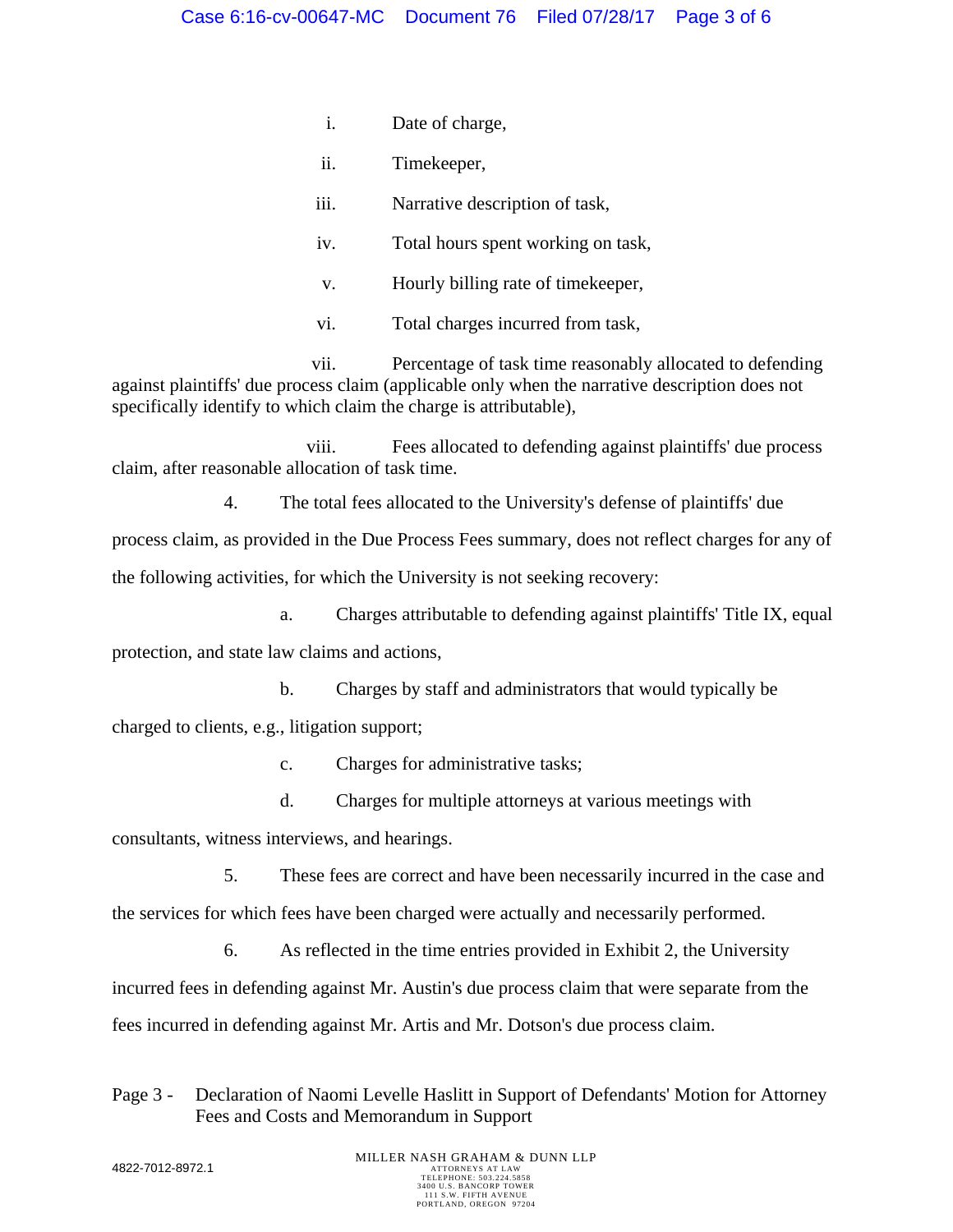7. As reflect in the time entries provided in Exhibit 2, the University incurred fees in preparing for and attending an August 2016 oral argument and in opposing plaintiffs' motion for reconsideration, which were attributable to all plaintiffs that were not separate.

8. Michelle Barton Smigel's standard hourly billing rate in 2017 was \$500. However, Miller Nash charges the University a reduced rate in light of the fact that it is a public entity. Accordingly, Miller Nash charged the University the reduced rate of \$350 per hour for Ms. Smigel's time.

9. Similarly, other Miller Nash timekeepers on this case have a standard hourly rates and reduced hourly rates for the University as follows:

| <b>Professional</b>       | <b>Standard</b><br><b>Hourly Rate</b> | <b>Reduced</b><br><b>Hourly Rate</b> |
|---------------------------|---------------------------------------|--------------------------------------|
| Bruce Campbell, Partner   | \$620                                 | \$350                                |
| Michael Porter, Partner   | \$435                                 | \$350                                |
| Taylor Richman, Associate | \$280                                 | \$260                                |

10. The hourly rates charged by the University's attorneys are reasonable and consistent with those charged in the Portland area.

11. Attached as Exhibit 3 are excerpts from the 2012 Oregon State Bar Economic Survey.

Page 4 - Declaration of Naomi Levelle Haslitt in Support of Defendants' Motion for Attorney Fees and Costs and Memorandum in Support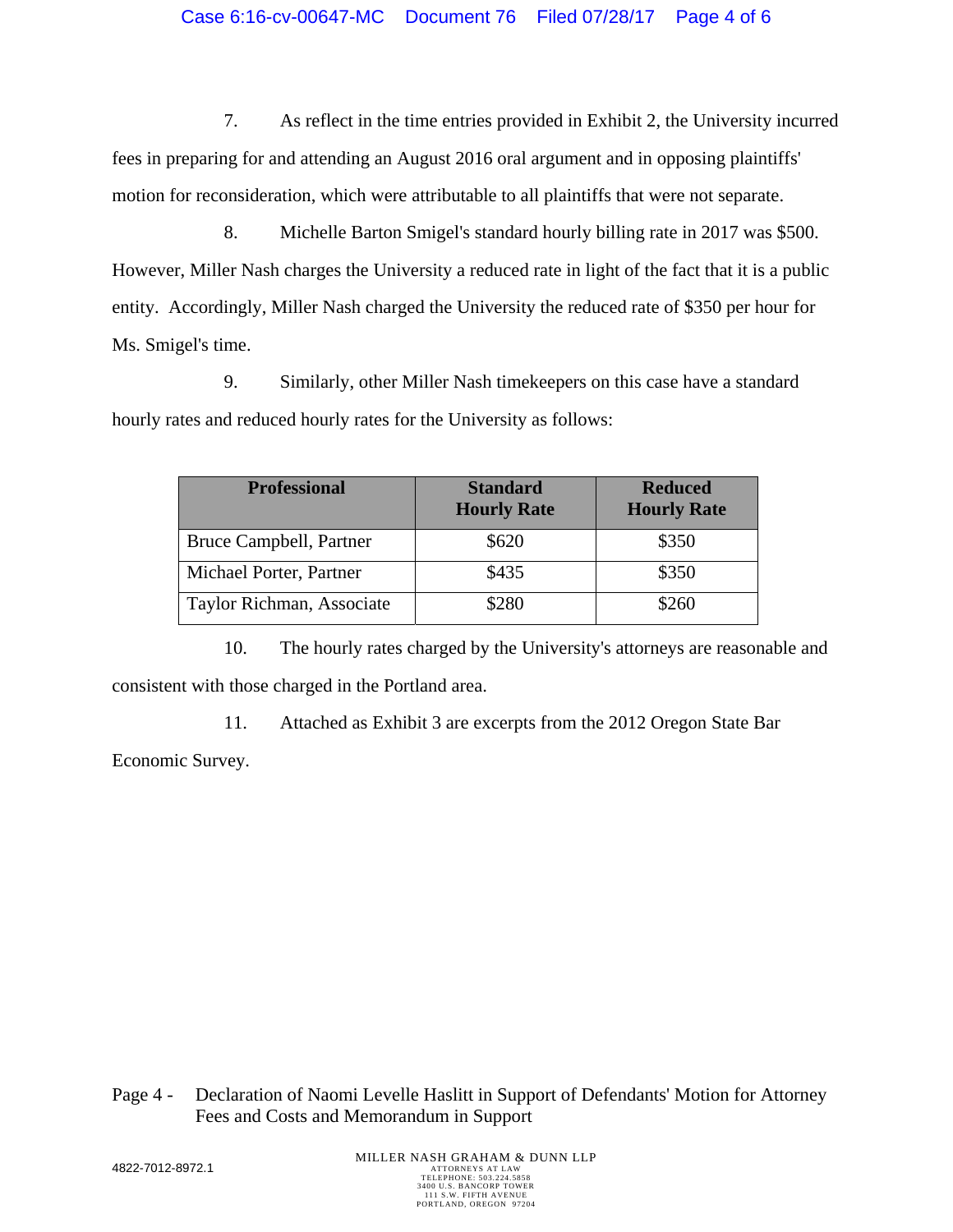In accordance with 28 USC § 1746, I declare under penalty of perjury that the

foregoing is true and correct.

DATED this 26th day of July, 2017.

### MILLER NASH GRAHAM & DUNN LLP

*s/Naomi Levelle Haslitt* Naomi Levelle Haslitt OSB No. 075857 naomi.haslitt@millernash.com Phone: 503.224.5858 Fax: 503.224.0155

Attorneys for Defendants

Page 5 - Declaration of Naomi Levelle Haslitt in Support of Defendants' Motion for Attorney Fees and Costs and Memorandum in Support